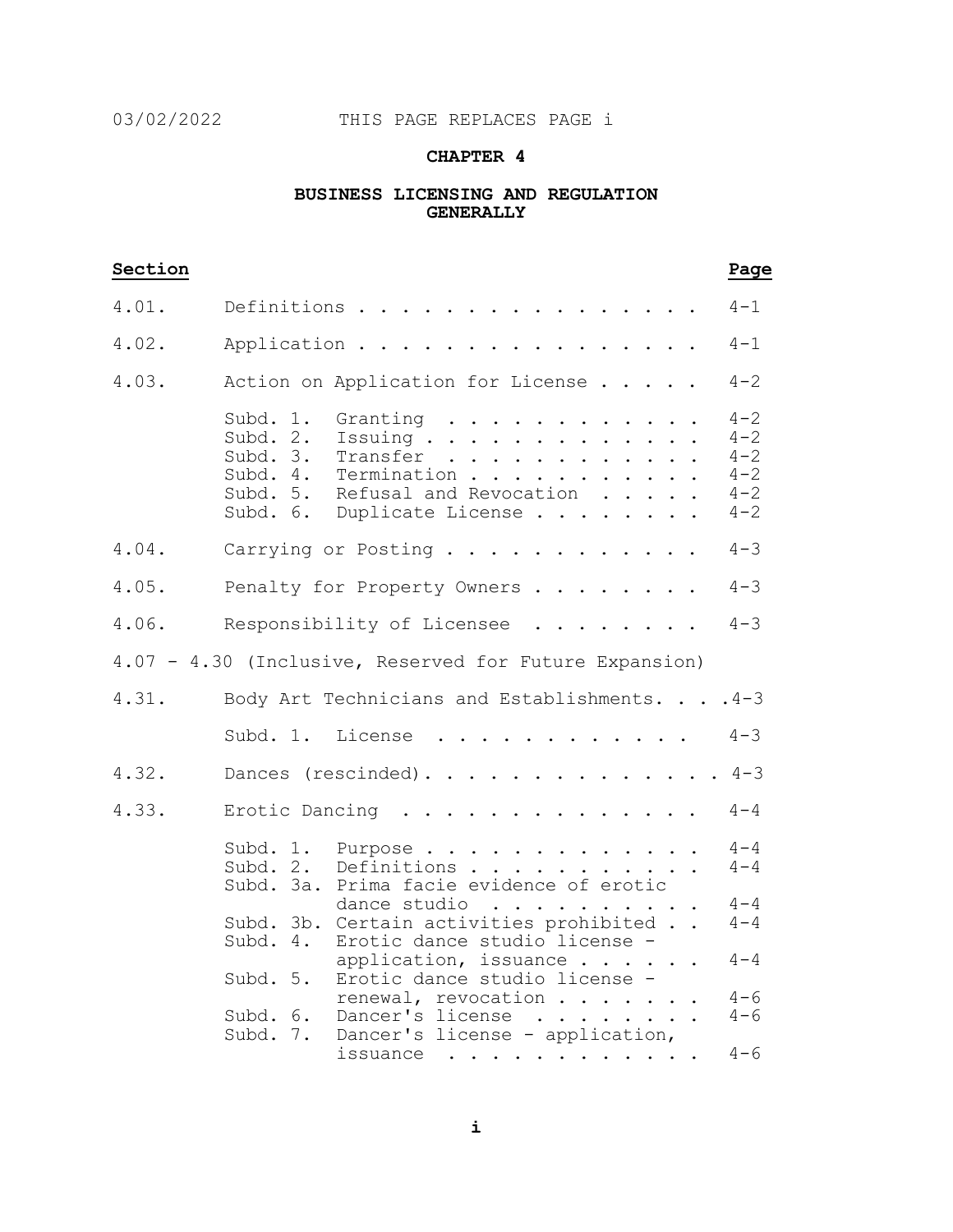03/02/2022 THIS PAGE REPLACES PAGE ii

# **Section Page**

|         | Subd. 8.                                                                                                                                                                       | Dancer's license - renewal,                                                                                                                                                                                                                                                                                                                                                      | $4 - 6$                                                                                                                                                                                    |
|---------|--------------------------------------------------------------------------------------------------------------------------------------------------------------------------------|----------------------------------------------------------------------------------------------------------------------------------------------------------------------------------------------------------------------------------------------------------------------------------------------------------------------------------------------------------------------------------|--------------------------------------------------------------------------------------------------------------------------------------------------------------------------------------------|
|         | Subd. 9.<br>Subd. 12.                                                                                                                                                          | revocation<br>Erotic dance studio regulations.<br>Subd. 10. Inspections<br>Subd. 11. Penalty<br>Severability                                                                                                                                                                                                                                                                     | $4 - 7$<br>$4 - 8$<br>$4 - 8$<br>$4 - 8$                                                                                                                                                   |
| 4.34.   |                                                                                                                                                                                | Tobacco Licensing and Regulation                                                                                                                                                                                                                                                                                                                                                 | $4 - 9$                                                                                                                                                                                    |
|         | Subd.<br>1.<br>Subd.<br>$2$ .<br>Subd. 3.<br>Subd. 4.<br>Subd. 5.<br>Subd. 6.<br>Subd. 7.<br>Subd. 8.<br>Subd. 9.<br>Subd. 10.<br>Subd. 11.<br>Subd.<br>Subd. 13.<br>Subd. 15. | Purpose<br>Definitions and Interpretations.<br>License<br>Fees<br>Basis for Denial of License<br>Prohibited Sales.<br>Liquid Packaging.<br>Kiosk Sales Prohibited.<br>Responsibility.<br>Compliance Checks and Inspection.<br>Other Illegal Acts<br>12.<br>Violations<br>Penalties<br>Subd. 14. Exceptions and Defenses<br>Severability and Savings Clause.<br>Subd. 16. Signage | $4 - 9$<br>$4 - 9$<br>$4 - 12$<br>$4 - 14$<br>$4 - 14$<br>$4 - 14$<br>$4 - 15$<br>$4 - 16$<br>$4 - 16$<br>$4 - 16$<br>$4 - 17$<br>$4 - 17$<br>$4 - 18$<br>$4 - 19$<br>$4 - 19$<br>$4 - 19$ |
| 4.35.   |                                                                                                                                                                                | Transient Merchant<br>.                                                                                                                                                                                                                                                                                                                                                          | $4 - 20$                                                                                                                                                                                   |
|         | Subd. 1.<br>Subd. 2.<br>Subd. 3.<br>Subd. 4.<br>Subd. 5.<br>Subd. 6.<br>Subd. 7.                                                                                               | Purpose<br>Definition<br>License Required<br>License Fee<br>Deleted - Bond Required<br>Conditions of Licensing<br>Exceptions                                                                                                                                                                                                                                                     | $4 - 20$<br>$4 - 20$<br>$4 - 20$<br>$4 - 21$<br>$4 - 21$<br>$4 - 21$<br>$4 - 22$                                                                                                           |
| 4.35.1. |                                                                                                                                                                                | $\mathbf{r}$ and $\mathbf{r}$ and $\mathbf{r}$ and $\mathbf{r}$ and $\mathbf{r}$<br>Mobile Food Trucks/Vendors                                                                                                                                                                                                                                                                   | $4 - 23$                                                                                                                                                                                   |
|         | Subd. 1.<br>Subd. 2.<br>Subd. 3.                                                                                                                                               | Purpose<br>General Regulations<br>Enforcement                                                                                                                                                                                                                                                                                                                                    | $4 - 23$<br>$4 - 23$<br>$4 - 28$                                                                                                                                                           |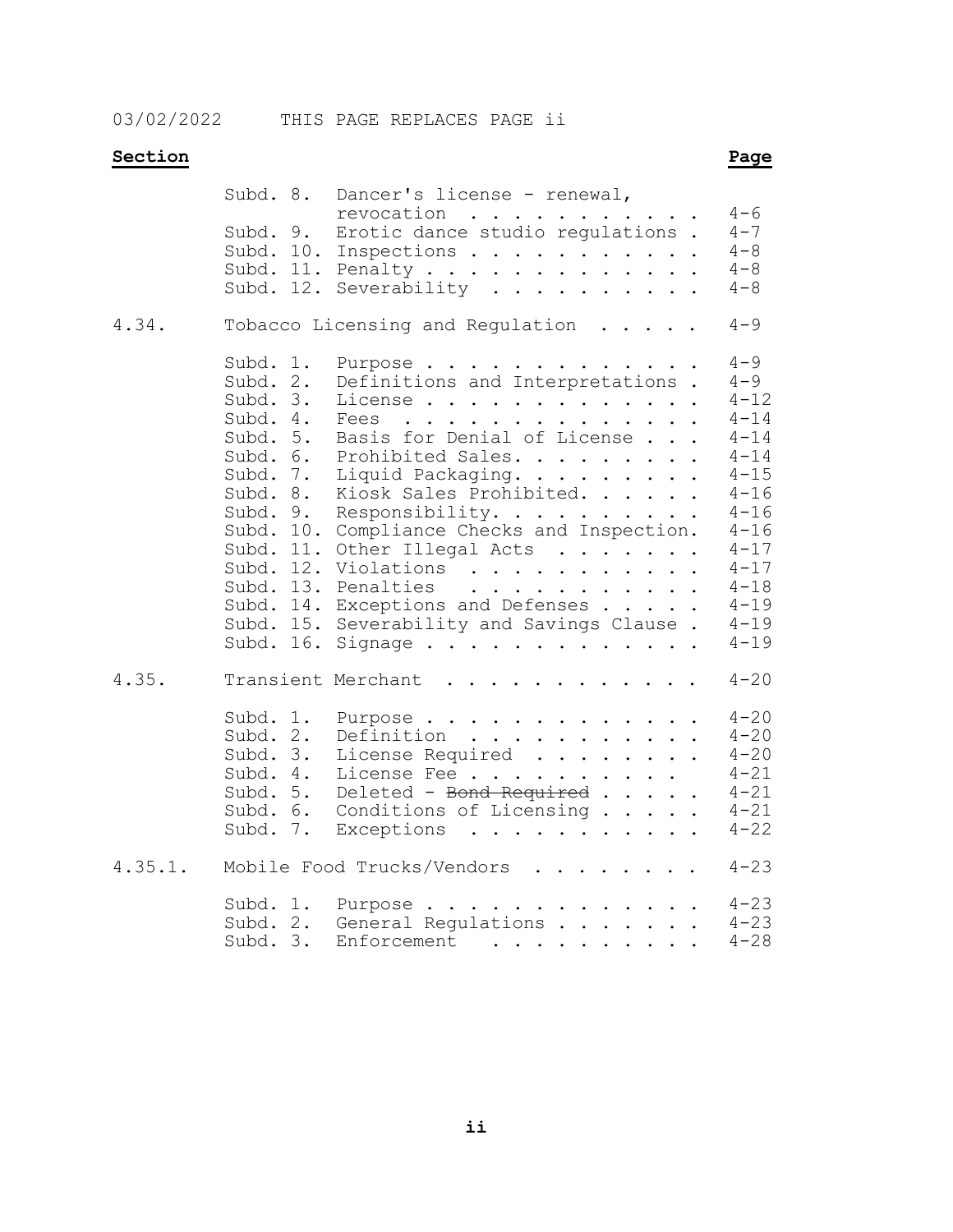03/02/2022 THIS PAGE REPLACES PAGE iii

| Section |                                                                                                          |                                                                                                                                                                                                                                                                                                               | Page                                                                                                     |
|---------|----------------------------------------------------------------------------------------------------------|---------------------------------------------------------------------------------------------------------------------------------------------------------------------------------------------------------------------------------------------------------------------------------------------------------------|----------------------------------------------------------------------------------------------------------|
| 4.36.   | Taxicabs                                                                                                 |                                                                                                                                                                                                                                                                                                               | $4 - 29$                                                                                                 |
|         | Subd. 1.<br>Subd. 2.<br>Subd. 3.                                                                         | Definitions<br>License Required<br>License Fee                                                                                                                                                                                                                                                                | $4 - 29$<br>$4 - 29$<br>$4 - 29$                                                                         |
|         | Subd. 4.                                                                                                 | License Issuance and Display<br>and Vehicle Marking<br>Taxicab Driver's License                                                                                                                                                                                                                               | $4 - 29$                                                                                                 |
|         | Subd. 5.<br>Subd. 6.<br>Subd. 7.<br>Subd. 9.                                                             | Application<br>License Term<br>Subd. 8. Insurance Required<br>Rates<br>Subd. 10. Vehicle Requirements; Inspection.<br>Subd. 11. Service Required.<br>Subd. 12. Delivery and Procurement of Liquor                                                                                                             | $4 - 29$<br>$4 - 29$<br>$4 - 32$<br>$4 - 32$<br>$4 - 32$<br>$4 - 33$<br>$4 - 34$                         |
|         |                                                                                                          | Prohibited.<br>Subd. 13. Transfer of Ownership<br>Subd. 14. Revocation.<br>Subd. 15. Appeals<br>Subd. 16. Disqualifying Circumstances                                                                                                                                                                         | $4 - 34$<br>$4 - 34$<br>$4 - 34$<br>$4 - 36$<br>$4 - 36$                                                 |
| 4.37.   |                                                                                                          | Motorized Vehicle Races and Events.                                                                                                                                                                                                                                                                           | $4 - 37$                                                                                                 |
|         | Subd. 1.<br>Subd. 2.<br>Subd. 3.<br>Subd. 4.<br>Subd. 5.<br>Subd. 6.<br>Subd. 7.<br>Subd. 8.<br>Subd. 9. | License Required.<br>License Fee<br>License Terms and Conditions.<br>License Application<br>Immediate Revocation.<br>Future Licenses<br>Individual Officer's Responsible.<br>Criminal Penalties.<br>Effective Date.                                                                                           | $4 - 37$<br>$4 - 37$<br>$4 - 37$<br>$4 - 37$<br>$4 - 38$<br>$4 - 38$<br>$4 - 38$<br>$4 - 38$<br>$4 - 38$ |
| 4.38.   |                                                                                                          | Fireworks Sales                                                                                                                                                                                                                                                                                               | $4 - 39$                                                                                                 |
|         | Subd. 1.<br>Subd. 2.<br>Subd. 3.<br>Subd. 4.<br>Subd. 5.<br>Subd. 6.<br>Subd. 7.                         | License Required.<br>License Application .<br>Conditions of License.<br>$\mathbf{L}$<br>$\mathbf{r}$<br>License Fee<br>Practices Prohibited.<br>$\mathbf{r}$ , $\mathbf{r}$ , $\mathbf{r}$<br>$\sim$<br>Insurance Requirement .<br>$\mathbf{L}^{\text{max}}$<br>License Denial, Suspension and<br>Revocation. | $4 - 39$<br>$4 - 39$<br>$4 - 39$<br>$4 - 40$<br>$4 - 40$<br>$4 - 40$<br>$4 - 40$                         |

4.39 - 4.40 Reserved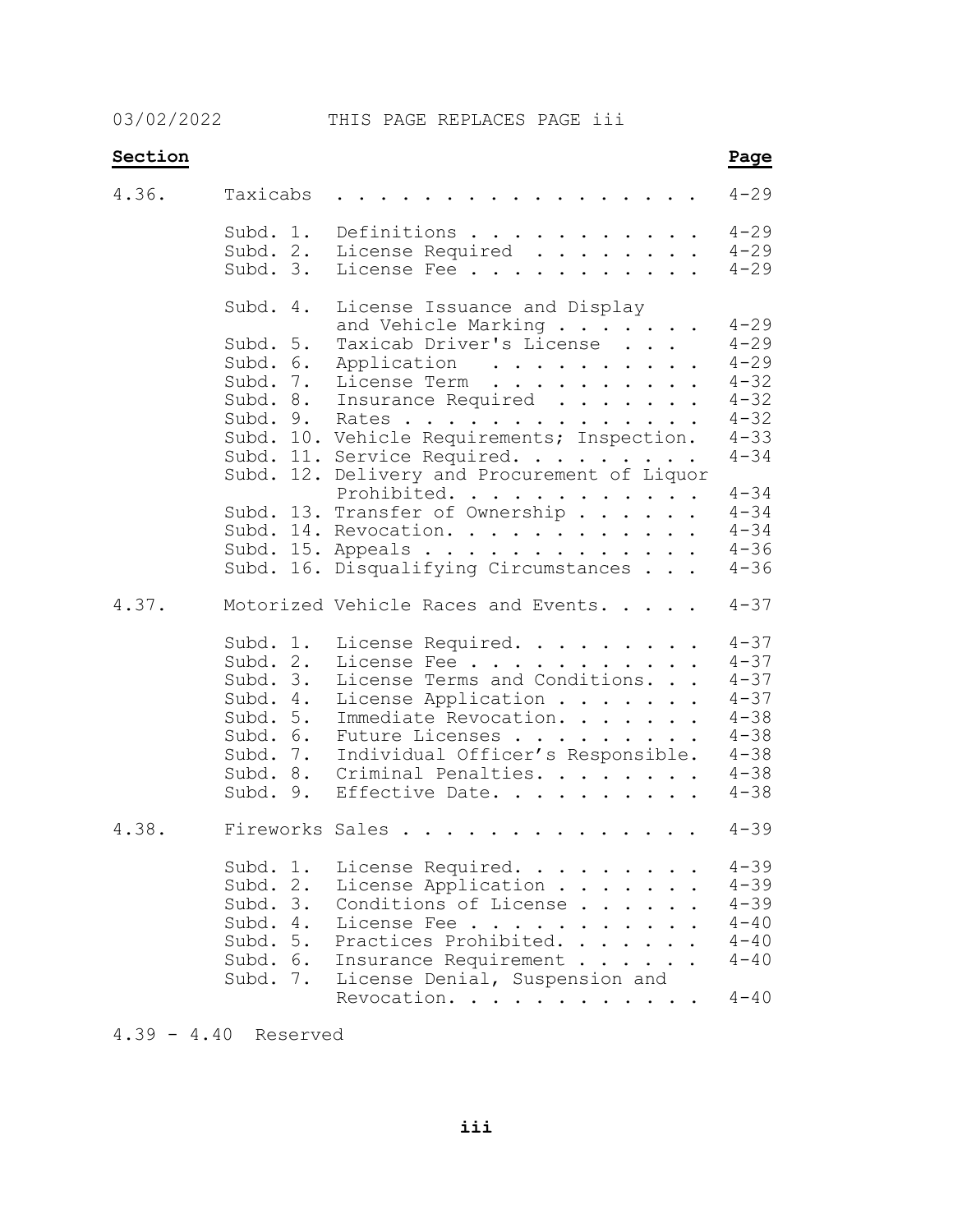03/02/2022 THIS PAGE REPLACES PAGE iv

| Section |                                                                                                                                                                                                 | Page                                                                 |
|---------|-------------------------------------------------------------------------------------------------------------------------------------------------------------------------------------------------|----------------------------------------------------------------------|
| 4.41.   | Sign and Awning Hangars                                                                                                                                                                         | $4 - 41$                                                             |
|         | Subd. 1.<br>License Required<br>Subd. 2.<br>License Fee<br>Subd. 3. Practices Prohibited<br>Subd. 4.<br>Insurance Requirement                                                                   | $4 - 41$<br>$4 - 41$<br>$4 - 41$<br>$4 - 41$                         |
|         | 4.42 - 4.45 Reserved                                                                                                                                                                            |                                                                      |
| 4.46.   | Excavators                                                                                                                                                                                      | $4 - 42$                                                             |
|         | Subd. 1.<br>License Required<br>Subd. 2.<br>License Fee<br>Subd. 3.<br>Agreement<br>Subd. 4.<br>Insurance Requirement                                                                           | $4 - 42$<br>$4 - 42$<br>$4 - 42$<br>$4 - 42$                         |
|         | $4.47. - 4.48$ Reserved                                                                                                                                                                         |                                                                      |
| 4.49.   | Massage Therapy                                                                                                                                                                                 | $4 - 43$                                                             |
|         | Definitions<br>Subd. 1.<br>Subd. 2.<br>License Required<br>Subd. 3.<br>Application<br>Execution of Application<br>Subd. 4.<br>Subd. 5.<br>Fees<br>Persons Ineligible for a License.<br>Subd. 6. | $4 - 43$<br>$4 - 43$<br>$4 - 44$<br>$4 - 46$<br>$4 - 47$<br>$4 - 47$ |
|         | Subd. 7.<br>Granting of Licenses<br>Subd. 8.<br>License Not Transferable<br>Subd. 9.<br>Conditions of License<br>Subd. 10.<br>Suspension or Revocation of                                       | $4 - 47$<br>$4 - 47$<br>$4 - 47$                                     |
|         | License<br>Subd. 11. Construction and Maintenance of                                                                                                                                            | $4 - 48$<br>$4 - 48$                                                 |
|         | Premises<br>Subd. 12. Massage Therapists Employed<br>in the Business                                                                                                                            | $4 - 49$                                                             |
|         | Subd. 13. Submission of Plans and<br>Specifications                                                                                                                                             | $4 - 51$                                                             |
|         | Subd. 14. Hearing<br>Subd. 15. Duration of License<br>Subd. 16. Inspection of Premises<br>Subd. 17. Hours of Operation<br>Subd. 18. Penalty                                                     | $4 - 51$<br>$4 - 52$<br>$4 - 52$<br>$4 - 52$<br>$4 - 52$             |
| 4.50.   | Licenses Required for Business Operations at<br>Chandler Field                                                                                                                                  | $4 - 53$                                                             |